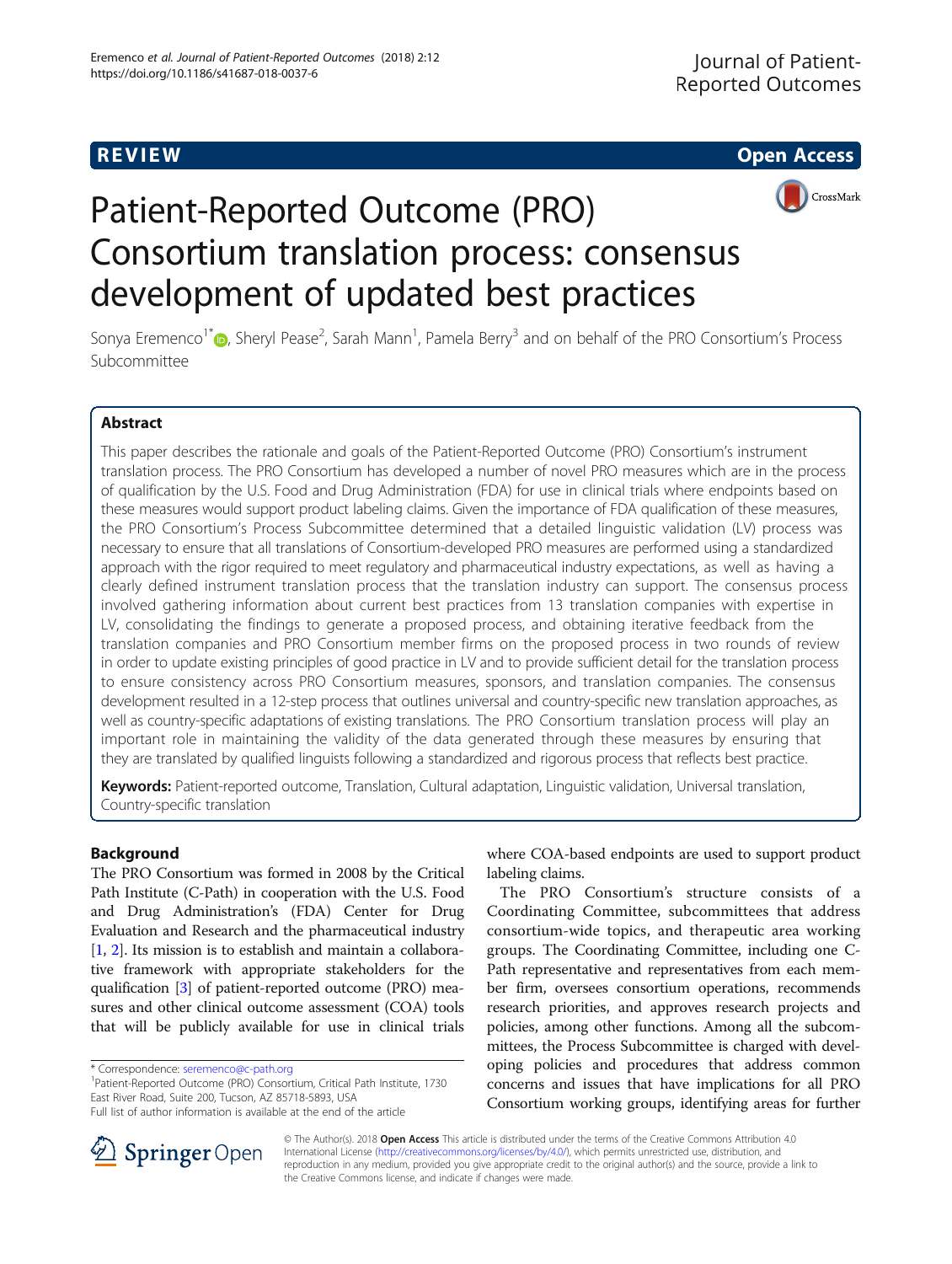research to advance measurement science, and identifying needs for guidance on procedural issues.

Currently, there are 10 working groups in the PRO Consortium focusing on diseases or conditions with an unmet measurement need. The goal of these working groups is to generate and/or compile the necessary evidence to enable new or existing COA measures to be qualified by FDA for use in assessing primary or secondary clinical trial endpoints.

The PRO Consortium has developed a number of novel PRO measures through its therapeutic area working groups. Once qualified by FDA, these measures could, over time, become 'gold standard' assessment tools for a given concept of interest and context of use. It is therefore imperative that the integrity of these measures be maintained when they are implemented in clinical trials and other research studies. Clinical trial sponsors (e.g., pharmaceutical firms) seeking to use these newly developed PRO measures frequently require translation and cultural adaptation (TCA) of the tools for use in global clinical development programs, which together with cognitive interviewing of the resulting translations is known as linguistic validation (LV) [\[4](#page-9-0)]. The PRO Consortium defines LV as the process of assessing and confirming the conceptual equivalence [[4](#page-9-0), [5](#page-9-0)] and content validity of translations of PRO measures. The Process Subcommittee therefore determined that a detailed LV process was required to ensure that all translations of Consortium-developed PRO measures are performed using a standardized approach with the rigor required to meet regulatory and pharmaceutical industry expectations, as well as having a clearly defined instrument translation process that the translation industry can support.

Numerous translation companies perform LV. However, during the development of the International Society for Pharmacoeconomics and Outcomes Research (ISPOR) principles of good practice for the TCA of PRO measures [[6\]](#page-9-0), members of the ISPOR TCA Task Force found that translation companies often employed differing methods for similar translation/adaptation tasks and used different terminology when referring to the same aspects of the translation process, all of which could increase variability between languages and potentially undermine the validity of research data collected with these measures, as well as the aggregation of global data sets. Based on their findings, a high-level set of consensus-based good practices was developed [[6\]](#page-9-0), hereafter referred to as ISPOR recommendations. Published in 2005, the ISPOR recommendations present a 10-step translation and cognitive interview process; this document is frequently referenced as a recognized LV methodology within the pharmaceutical industry and by FDA. Since its publication, literature reviews have been published which compare LV approaches found in

published guidelines [[5,](#page-9-0) [7\]](#page-9-0). Epstein and colleagues [[7](#page-9-0)] found that there was no consensus in the literature reviewed and recommended that any validated method could be used, while Acquadro and colleagues [\[5](#page-9-0)] found that most guidelines recommend a multistep process, but varied regarding the actual steps necessary. In both cases, the authors recommended that empirical research on LV methodology is needed rather than expert-based guidelines.

We acknowledge that no 'gold standard' for LV of PRO measures exists [[7\]](#page-9-0) due to a lack of empirical evidence to support one approach over another. The Process Subcommittee decided to use the ISPOR recommendations as a starting place for the consensus process rather than to conduct additional literature reviews given the significant variability in methods already noted. The Process Subcommittee also sought an efficient method for finalizing the PRO Consortium LV process to facilitate the completion of required translations, which did not allow for the conduct of a comparative study.

While the ISPOR recommendations [[6\]](#page-9-0) remain relevant, the Process Subcommittee determined that the recommendations do not provide the level of detail required by end users to ensure consistency in the LV process when different translation companies are commissioned to translate PRO measures. Additionally, it is important to ensure that best practice guidelines are updated periodically to reflect any methodological advances and changes in regulatory requirements since their development. The ISPOR recommendations had been in use for a decade when the PRO Consortium's consensus process began, and they were based on literature and experience dating back 10 years or more prior to publication. Recent feedback from representatives from clinical trial sponsors and translation companies confirms that current LV methodologies continue to differ across companies. The ISPOR recommendations were intentionally not prescriptive with regard to how the steps were performed, and as a result, member firms interested in using PRO Consortium measures in their trials requested further guidance regarding the appropriate LV process for these measures. As such, this consensus process was also driven by the need to meet increasing clinical trial requests. With the goal of ensuring consistency in the implementation of PRO Consortium-developed measures in global clinical trials and in the methods and evidence used to support their LV, the Process Subcommittee determined it would be necessary to develop a detailed LV process that reflects current best practice based on the ISPOR recommendations with adequate detail to ensure that a standardized LV methodology is used for all PRO Consortium measures.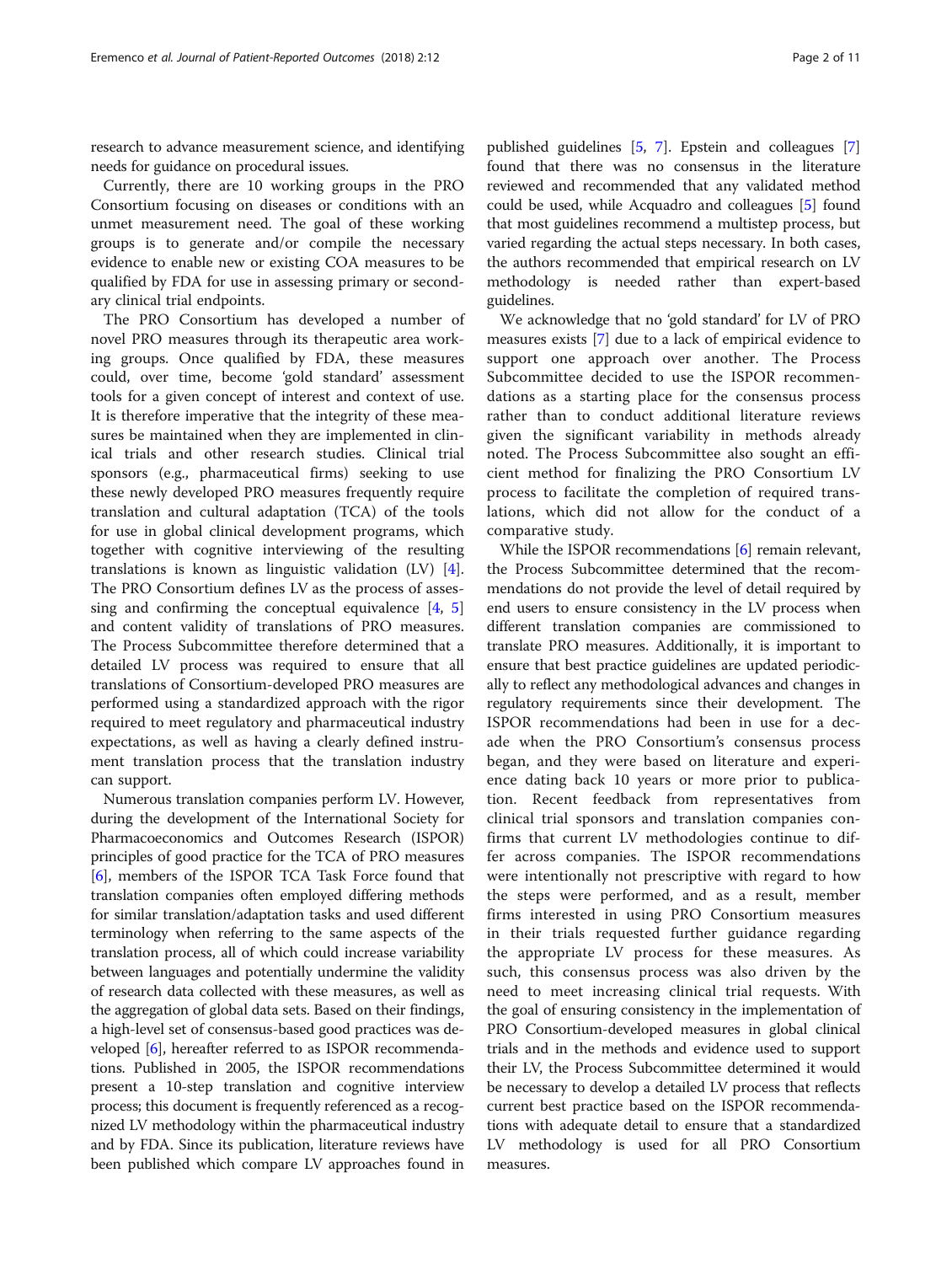The Process Subcommittee's initial goal was to define a detailed LV process that reflects the rigor that regulatory agencies expect without being excessively burdensome for translation companies to perform. The FDA's guidance for industry titled Patient-Reported Outcome Measures: Use in Medical Product Development to Support Labeling Claims (hereafter called FDA's PRO Guidance) [[8\]](#page-9-0) refers to the importance of comparability of content validity and other measurement properties across all language versions of a PRO measure. Although FDA's PRO guidance does not specify LV requirements for individual situations, it states that FDA will review methodologies and documentation surrounding steps that were taken to prepare translations for populations that will be included in clinical trials. In addition, the European Medicines Agency (EMA) in its reflection paper on the regulatory guidance for the use of healthrelated quality of life (HRQL) measures in the evaluation of medicinal products [[9\]](#page-9-0) states that it will evaluate the strength of evidence of validation including cultural adaptation/translation as applicable to the study. Awareness of these regulatory recommendations remained at the forefront of the PRO Consortium's LV process development. Given the time that has passed since the release of the ISPOR recommendations [\[6\]](#page-9-0) and EMA reflection paper [\[9](#page-9-0)] in 2005 and the FDA's PRO Guidance in 2009 [[8\]](#page-9-0), the Process Subcommittee felt it would be beneficial to review and evaluate the ISPOR recommendations, possibly supplement them, and provide updates based on feedback solicited from translation companies and pharmaceutical industry experts. The ultimate goal was to create a translation process where content validity and other measurement properties are comparable to the original language version.

There is not always a clear path forward when determining translation needs based on regulatory guidance. Based on feedback from translation agencies and clinical trial sponsors, the Process Subcommittee considered it would be helpful to the pharmaceutical industry, the translation industry, and regulatory agencies to provide a uniform translation process as a reference. This would allow alignment on the topic and a basic understanding of good LV practices.

This paper is meant to complement the ISPOR recommendations and focuses on improvement in qualitative methods for translation and LV by providing additional detail, steps, and information to clinical trial sponsors and to translation companies. This paper summarizes the consensus process used to review and expand upon the ISPOR recommendations and outlines the resulting steps in the PRO Consortium-defined LV process. The final translation process documents are currently in use as guideline documents for member firms that are funding new language translations of PRO Consortium measures for use in their multinational trials.

#### Consensus process

# **Methods**

The PRO Consortium followed a structured, iterative feedback process to reach consensus on its LV methods. The process was similar to a modified Delphi approach [[10,](#page-9-0) [11\]](#page-9-0) in that information was gathered from individuals representing companies experienced in LV as well as researchers with this expertise, and their information was consolidated and returned to the group members for further comment and feedback in two iterative rounds. The process differed in that each individual's feedback from each round was not shared with group members in successive rounds, but rather adjudicated by the PRO Consortium team (consisting of the Executive Director, two Project Managers, an LV expert, and an external measure development consultant) to prepare revised documents for the following round, and there was no final vote taken to reach consensus. Group members were asked whether they had strong objections to accepting the proposed process in the final feedback round. The LV process was finalized at the point at which no further objections from either the translation company representatives or the pharmaceutical industry representatives were raised.

In 2015, the PRO Consortium initiated the development of an instrument translation process by requesting information from 13 translation companies, members of the Process Subcommittee, and other LV experts to determine whether the ISPOR recommendations were being followed and to identify additional best practices within the translation industry that exceeded the ISPOR recommendations. This information-gathering process involved reviewing documentation (e.g., guidelines, websites) from the 13 translation companies and conducting follow-up discussions via telephone or email to clarify the exact LV methods used by each company. A matrix document was created which listed the steps from the ISPOR recommendations, and then each company's version of the steps to facilitate comparison of the execution of each step, which resulted in a total of 17 steps. Individual translation company procedures were compared with each other and against the ISPOR recommendations to identify the most rigorous approach for each suggested step in the process based on PRO Consortium team determination. A document was created that listed 17 steps in three columns: the ISPOR steps in column 1, the most rigorous steps identified in our review in column 2, and then the proposed PRO Consortium version of each step in column 3. Rather than looking for the most commonly performed way of executing each step, this approach was intended to identify the best practice approach for each step. The document was then reviewed by an LV expert to ensure that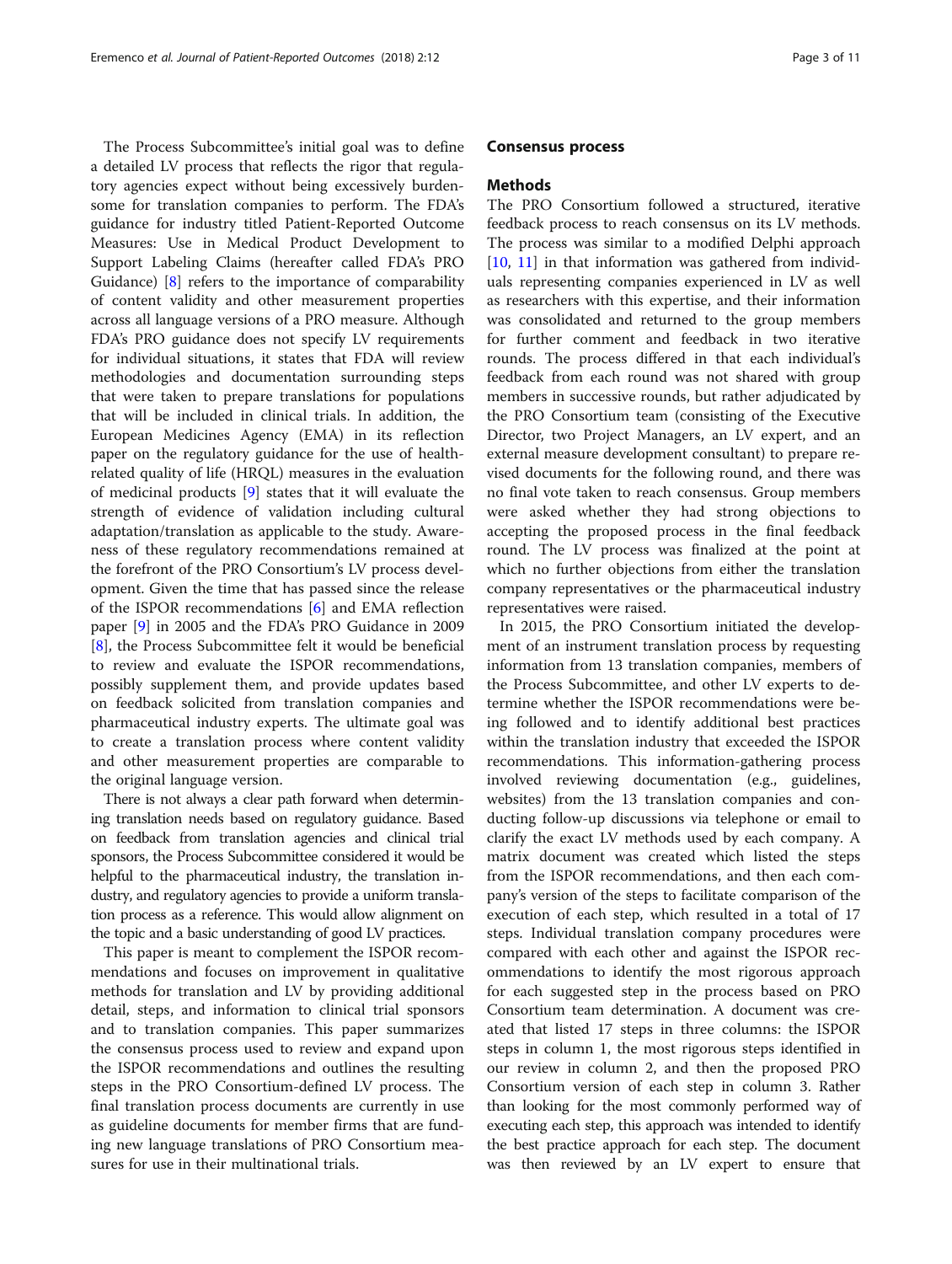regulatory needs would be met by the proposed PRO Consortium steps and to identify steps that were either company-specific and not required as part of best practice or not necessary for regulatory purposes. This review led to the removal of four steps which were either deemed too burdensome and not required as part of best practice (i.e., risk mitigation assessment and plan, risk audit and summary report) or not the responsibility of the translation company (i.e., establishing a document repository, translatability assessment), and consolidation of two steps into one due to redundancy (forward translation reconciliation and establish reconciled forward translation).

In early 2016, the PRO Consortium used the 12 steps identified during the LV best practices informationgathering stage to draft a proposed Instrument Translation Process in the form of a numbered table that described each recommended step in moderate detail. The proposed process was distributed to the original 13 translation companies along with three others identified in 2016 which perform LV of PRO measures and were known to PRO Consortium member firms. In an effort to reach consensus, the translation companies were asked to review the proposed process document and provide constructive feedback including, if applicable, an indication of agreement with the process described. Recommendations on ways to improve the delineation of the process or identification of areas of concern were also requested. This round of review took place between March and May 2016, with written responses received from 13 of the 16 (81%) companies invited to participate. Concerns were raised regarding most steps and/or descriptions in the process. These concerns were reviewed by the LV expert and then adjudicated by the Process Subcommittee.

Based on feedback received from translation companies during the initial round of review, a number of significant changes were made to the process, additional process documents were prepared in response to needs

representatives in July 2016. A consensus development teleconference was held in August 2016, attended by nine translation company representatives and four Process Subcommittee members, during which further feedback on the revised process documents was discussed by attendees. Additional revisions were made following the teleconference to address the remaining issues and final versions of the process documents were reviewed by the Process Subcommittee and formally approved by the PRO Consortium's Coordinating Committee. The documents are now available for use by PRO Consortium member firms as well as the broader scientific community.

# Changes to the PRO consortium instrument translation process based on input from multiple stakeholders

A number of changes were made to the PRO Consortium's instrument translation process based on the feedback received from translation companies and member firms. As shown in Fig. 1, the single process document originally distributed was inadequate to delineate the process envisioned by the PRO Consortium, and led to the creation of several separate documents to explain the PRO Consortium Instrument Translation Process: an overview, glossary, flowcharts, and separate process documents to address universal and country-specific approaches (See Table [1.](#page-4-0) Definitions of Key Terms for definitions). The country-specific process was separated into two documents, one for new translations and another for adaptations of an existing translation.

Other significant changes to the PRO Consortium Translation Process included the following:

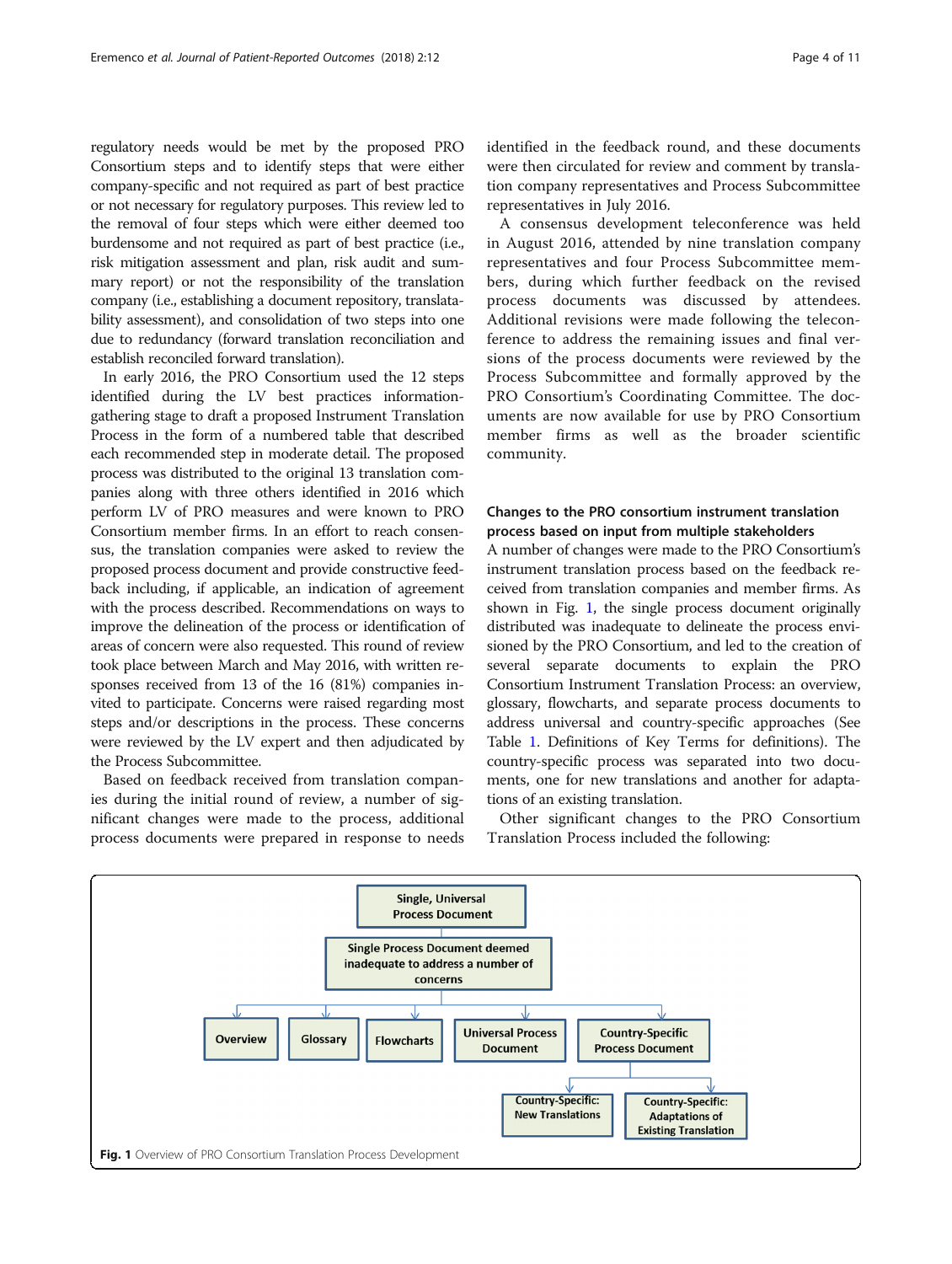<span id="page-4-0"></span>

| Key Term                              | Definition                                                                                                                                                                                                                                                                                                                                                                    |  |  |
|---------------------------------------|-------------------------------------------------------------------------------------------------------------------------------------------------------------------------------------------------------------------------------------------------------------------------------------------------------------------------------------------------------------------------------|--|--|
| Back-translation                      | Process of translating a document that has already been translated into another language back to the original<br>language - preferably by an independent translator.                                                                                                                                                                                                          |  |  |
| Country-specific<br>translation       | Translation approach focused on respecting the diversity of languages and sense of cultural identity of the<br>target populations through their languages. Involves preparing separate translations for countries sharing the<br>same language (e.g., separate Spanish translations for Spain, Mexico, Chile, and U.S.).                                                      |  |  |
| Forward translation                   | Translation from the source language to the target language.                                                                                                                                                                                                                                                                                                                  |  |  |
| International<br>Harmonization        | Harmonization of all translations with each other and the source version. Objective is to detect and deal with<br>any discrepancies between different language versions that threaten conceptual equivalence and comparability<br>across languages. Provides an additional quality control step and further ensures that data from global trials can<br>be safely aggregated. |  |  |
| Linguistic validation                 | The process of assessing and confirming the conceptual equivalence $[4, 5]$ and content validity of translations of<br>patient-reported outcome (PRO) measures. Usually, linguistic validation refers to a process whereby translated text<br>is actively tested with patients in the target population and target language group through cognitive interviews.               |  |  |
| Preparation                           | Initial planning and actions carried out before the translation process begins, such as identifying translation consultants<br>and in-country affiliates and creating translation files if needed.                                                                                                                                                                            |  |  |
| Forward translation<br>reconciliation | Process of comparing and merging more than one forward translation into a single forward translation resulting in a<br>reconciled forward translation.                                                                                                                                                                                                                        |  |  |

Universal translation Translation approach focused on commonalities rather than differences to develop one version to be used in regions or countries speaking the same language (e.g., preparing a single Spanish translation that will be used by all Spanish-speaking countries).

# Universal vs country-specific approaches

Although most translation companies perform both types of translations, six supported the PRO Consortium's preference for universal translations, while seven raised questions or expressed concerns with the approach. Change: The 'Preparation Step' was revised to state that C-Path, in conjunction with the clinical trial sponsor, will determine if the translations to be performed will follow the universal or country-specific approach.

# Use of certified translators

Five translation companies disagreed with this requirement, noting that many of the best translators are not certified and that certification is not available in some countries. Change: Reference to 'certified' was replaced with 'qualified' to emphasize the need for translators with appropriate qualifications to perform the translations as opposed to having people without proper training translate PRO measures.

# Forward translations

Forward translations are handled differently by many translation companies and a minimum number had not been defined. Change: The 'Forward Translation Step' was revised to reflect a minimum requirement of two forward translations.

# Forward translation reconciliation

The reconciliation process is handled differently by translation companies and the approach initially proposed (independent third party reconciles the two forward translations) was considered too complex by many

of them. This finding is consistent with Koller and colleagues [\[12\]](#page-9-0), who provide recommendations for decision-making during reconciliation but did not find consensus on the people involved in the process. Change: In the 'Forward Translation Reconciliation Step,' multiple options are provided as examples for accomplishing this process, noting that the decision-making must be well-documented.

# In-country consultants

Several translation companies expressed concerns and some confusion regarding the involvement of in-country consultants while others strongly supported their involvement. Change: Clarified roles on process documents and in Glossary.

#### Harmonization

There was general confusion regarding what this involved. Change: This step was relabeled the 'International Harmonization Step' and requested only a description of the planned methodology and rationale.

#### In-country affiliates

Several translation companies questioned whether incountry affiliates should be involved in conjunction with the proofreading step prior to cognitive interviewing, while others felt that their involvement early in the process was very important. Change: This step was made mandatory to provide affiliate representatives with a recognized role in the process and to prevent unsolicited feedback after translations were finalized that could threaten their validity, and a recommendation was added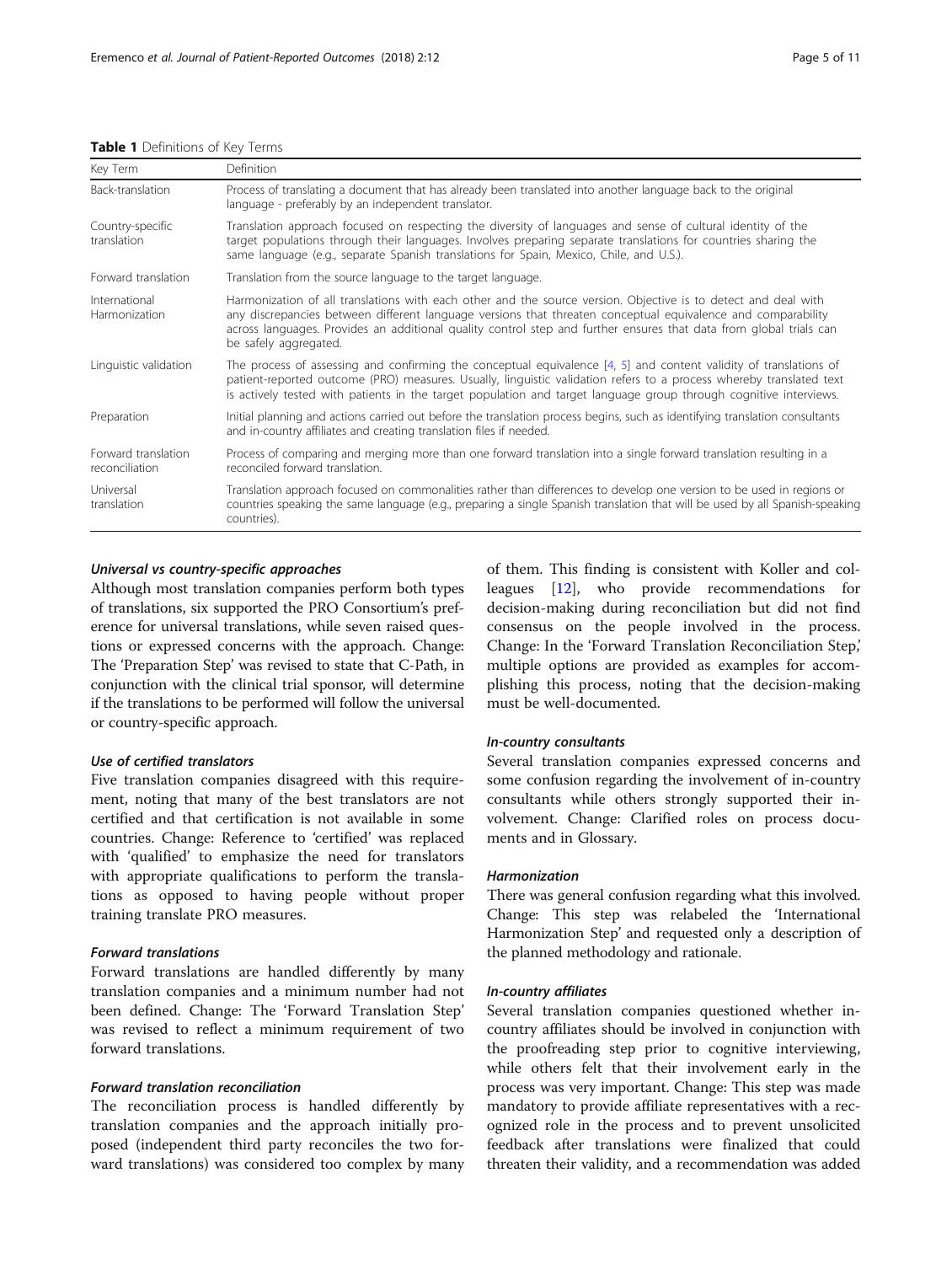for the clinical trial sponsor to identify affiliates early (during 'Preparation'), and that, if none are available, alternatives would be provided by the translation company.

# ePRO translations

Many translation companies questioned how electronic PRO (ePRO) implementation should be integrated into the process. Change: Addressed in 'Final Review and Documentation (Proofreading) Step' as recommended best practice.

#### Clinician review

This was suggested by one translation company and one member firm as a new step. Decision: The sponsor can include this step if desired but it is not required in the PRO Consortium translation process.

Detailed descriptions of the Steps mentioned above are available in Table [3.](#page-7-0)

# Documents generated

Table 2 presents the current set of process documents that describe the PRO Consortium translation process. The Overview was developed to provide both clinical trial sponsors and translation companies with the appropriate context in which to perform LV and awareness of the overall purpose and objectives. We also thought it was necessary to review and clarify terms that are currently being used for LV and created an updated Glossary to be used for consistency across the translation industry.

Given the feedback from translation companies and PRO Consortium member firms, it was decided that the PRO Consortium process needed to allow flexibility regarding whether a given measure or language would follow the universal or country-specific approach [[4](#page-9-0), [13](#page-9-0)] and, as a result, detailed descriptions of each process were developed. The Process Subcommittee along with

member firms and translation companies worked together to discuss the pros and cons of universal and country-specific translations. The PRO Consortium generally prefers universal language translations for its measures to reduce logistical complexity of managing country-specific versions and minimize variability among translations of the same language but also recognizes that there are some situations where the universal approach is not optimal. For example, health resource utilization varies by country, so translations of these questionnaires must be tailored to the country in question and cannot be translated universally. Flexibility is recommended to accommodate situations where wording of the measure (requiring different terms in different countries) or the language in question (which may vary too much between countries) does not allow universal translations to be utilized. Flowcharts for each of the three processes were developed to provide a visual representation of the sequence of the steps.

Finally, the process steps emphasize the importance of documenting the rationale for decision-making throughout the LV process, which would be compiled in a report on the LV process and results by the translation company. The PRO Consortium created a report template to facilitate standardized reporting across translation companies.

#### Translation process steps

This section outlines the steps in the PRO Consortium translation process and describes aspects that differentiate this process from the ISPOR recommendations. The process outlined here is intended for use with PRO measures, which make up the majority of measures in development by the PRO Consortium. In cases where a different COA (e.g., clinician-reported outcome, observerreported outcome, or performance outcome) measure might be developed, the translation process will be reviewed and refined to address the new assessment type.

Table 2 PRO Consortium Instrument Translation Process Documents

| Description                                                                                                                                                                                          |  |  |
|------------------------------------------------------------------------------------------------------------------------------------------------------------------------------------------------------|--|--|
| Provides information regarding the PRO Consortium, measure development, use of measure,<br>instrument translation process goals, and repository that will be maintained of translation<br>documents. |  |  |
| Defines terms, roles, and documents included in the process documents.                                                                                                                               |  |  |
| Provides detailed descriptions of steps/sub-steps to be followed for each of the three types<br>of translations.                                                                                     |  |  |
| Identifies steps to be followed for each of the three types of translations in a visual flow.                                                                                                        |  |  |
| For reports prepared by translation companies for PRO Consortium measures.                                                                                                                           |  |  |
|                                                                                                                                                                                                      |  |  |

PRO: patient-reported outcome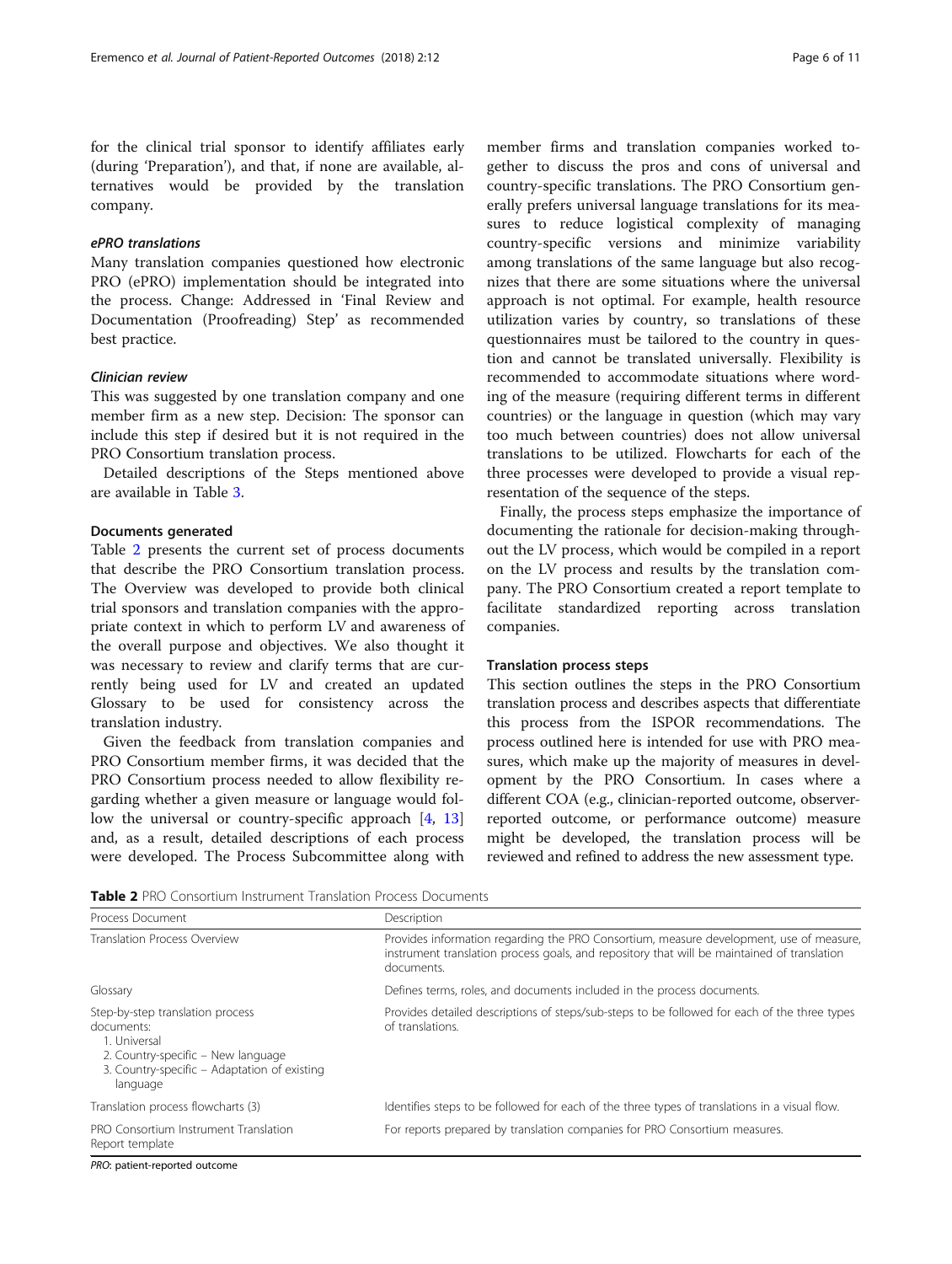Table [3](#page-7-0) presents the 12 steps in the translation process and provides a brief description of how each is implemented for both the universal and the country-specific approaches. The country-specific adaptation process can occur either within the same study if relevant countries are included initially or subsequent to completion of the initial translation, if an existing translation needs to be adapted for a new country identified later.

It is important to note that semantic and conceptual equivalence [\[14](#page-9-0)] are goals of the PRO Consortium translation process. The evaluation of conceptual equivalence begins during the measure development process with the mandatory translatability assessment conducted to ensure that the concept of interest and the wording of the items are suitable in cultures outside of North America where the initial measure development was conducted. An Item Definition Table describing the concepts being measured along with translation alternatives is also developed as part of the measure development process, as recommended by Herdman and colleagues [[14\]](#page-9-0) for achieving semantic equivalence. Both processes are considered outside the scope of the translation process because they occur during measure development but provide the necessary foundation to improve the semantic and conceptual equivalence of the translations. Both types of equivalence are further evaluated during the translation process as described in Table [3](#page-7-0) (see Steps 5 and 6).

The PRO Consortium translation process expands upon the ISPOR recommendations [\[6](#page-9-0)] in several ways. One major difference is that the PRO Consortium process takes into account both the universal and country-specific approach and delineates each approach including two variations of the country-specific approach in a very detailed, step-by-step fashion. A later ISPOR Task Force report [[13\]](#page-9-0) explored the issue of same language in different countries and discussed the advantages and disadvantages of universal and countryspecific approaches at a high level, but it did not provide sufficient detail to be operationalized by the PRO Consortium.

A second way that the PRO Consortium process differs from the ISPOR recommendations is the incorporation of a required affiliate review. Member firms strongly endorsed this step as an important way for their local affiliates to provide input into the translations during the process rather than after the translation has been finalized when changes could contradict the evidence generated to support the translation throughout the LV process. In response to feedback from translation companies that this step could cause delays or result in unnecessary changes, it was refined to include an explanation with specific directions about the nature of the review that would be provided to affiliates so that

only critical issues would be raised. In addition, for those firms without affiliates willing to participate in the process, a provision for the translation company to provide a suitable alternative to fill this role was included. For this reason, the process mentions identification of affiliate reviewers during the preparation step very early on to ensure that a determination can be made if alternatives need to be engaged and that all reviewers are aware of the timelines and can respond in a timely way to the request for review.

A third differentiator in the PRO Consortium process is the inclusion of considerations for electronic implementation of the measures and the awareness of its potential impact on the translation process. First, there is a potential need for supplementary text to be translated to accompany the measure when implemented electronically, including skip alerts or other error messages that are not necessary on paper. It is best to identify such text early in the process so that a decision can be made whether to include it in the above-described process or to have it translated in a separate effort along with other navigational text, which does not require the rigorous translation and cognitive interviewing process described here. Second, a critical part of the electronic implementation of the measures is the proofreading of final screenshots to ensure accurate transfer of the translated content to the electronic platform. Ideally, this screenshot proofreading process would be conducted by the same translation company responsible for the translation of the content to prevent unauthorized changes, and therefore this work needs to be included in the translation company's scope of work. It is also critical for both the translation company and the electronic COA provider to coordinate the screenshot proofreading process to meet study start-up timelines.

Another unique aspect of the PRO Consortium translation process is the decision to encourage use of the same translation company selected for initial measure translations to produce all subsequent translations. The rationale for this recommendation is that using the same company for all translations of a specific measure will ensure that a consistent and appropriate methodology is used across all languages, and that the firm would maintain institutional memory regarding the measure's nuances and previous decisions leading to increased and improved harmonization of translations developed over time. The goal is to enhance translation company commitment to the quality and accuracy of translations of the measure because of its ongoing involvement in the LV process. This approach will also likely expedite the process for subsequent translations.

There are some limitations to the methods used to develop consensus for the PRO Consortium translation process. The stakeholders involved in the process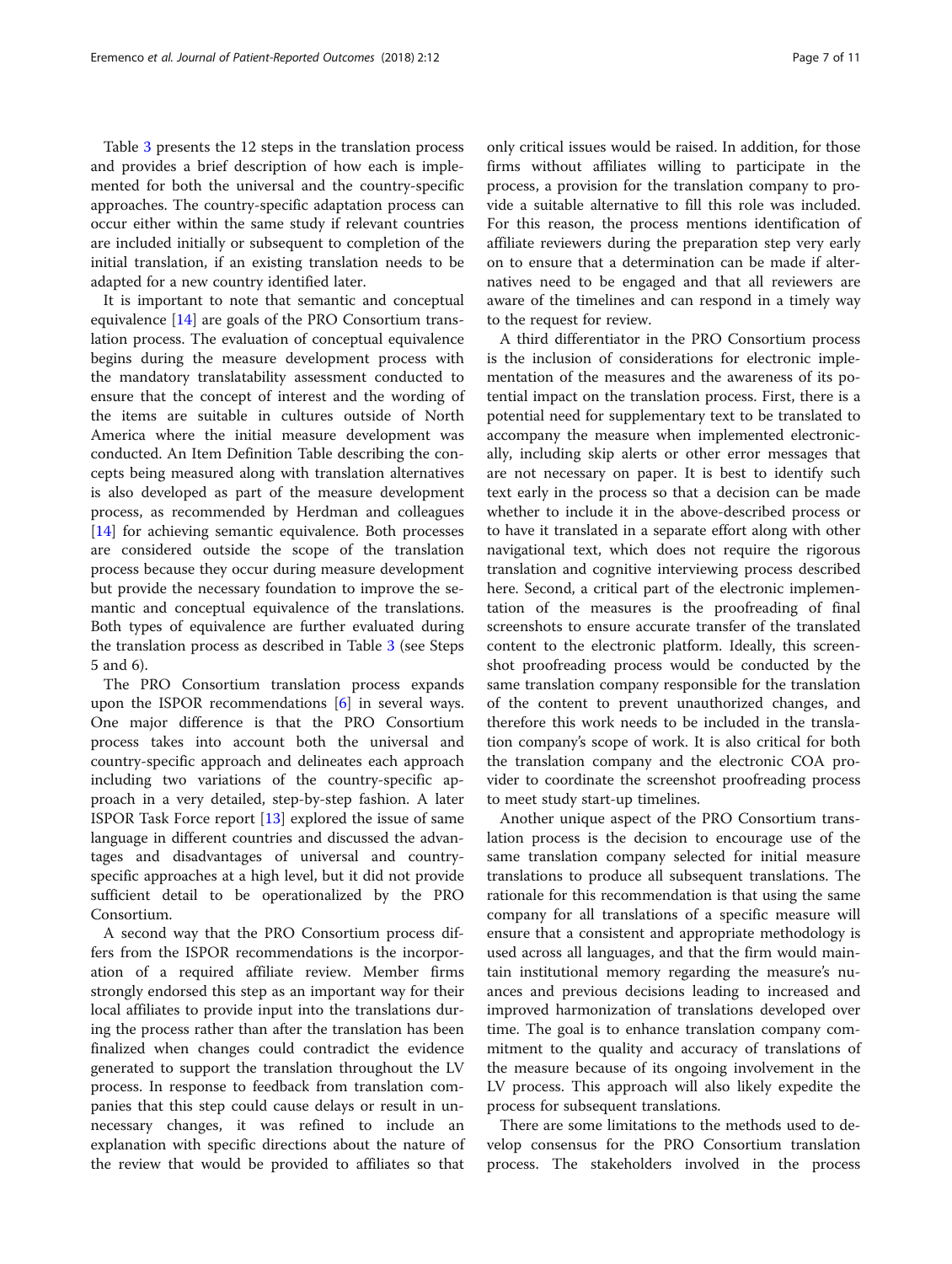<span id="page-7-0"></span>Table 3 PRO Consortium Translation Process Steps

| Step<br>Number | Step Name                                                                                   | Universal Approach                                                                                                                                                                                                                                                                                                                                                                                                                                                                                                                                                                                                                 | Country-specific Approach for New Language                                                                                                                                                                                                                                                                                                                                                                                                                                                                                           |
|----------------|---------------------------------------------------------------------------------------------|------------------------------------------------------------------------------------------------------------------------------------------------------------------------------------------------------------------------------------------------------------------------------------------------------------------------------------------------------------------------------------------------------------------------------------------------------------------------------------------------------------------------------------------------------------------------------------------------------------------------------------|--------------------------------------------------------------------------------------------------------------------------------------------------------------------------------------------------------------------------------------------------------------------------------------------------------------------------------------------------------------------------------------------------------------------------------------------------------------------------------------------------------------------------------------|
| 1              | Preparation                                                                                 | Obtain permission to translate, decide on approach, and<br>Item Definition Table provided. Translation consultants<br>identified for each of the target countries. In-country affiliates<br>identified or back-up option if necessary. Plan for final review<br>and proofreading in the mode to be used in the clinical trial<br>and whether additional text (e.g., error messages, navigational<br>terms) needs translation in addition to the measure itself.                                                                                                                                                                    | Obtain permission to translate, decide on approach,<br>and Item Definition Table provided. "Mother" <sup>a</sup> country<br>selected and translation consultants identified for<br>"Mother" country and for adaptations if required.<br>In-country affiliates identified or back-up option if<br>necessary. Plan for final review and proofreading in<br>the mode to be used in the clinical trial and whether<br>additional text (e.g., error messages, navigational terms)<br>needs translation in addition to the measure itself. |
| 2              | Forward Translation                                                                         | Minimum of 2 forward translations by translators from<br>different target countries if applicable.                                                                                                                                                                                                                                                                                                                                                                                                                                                                                                                                 | Minimum of 2 forward translations by translators<br>from "Mother" language.                                                                                                                                                                                                                                                                                                                                                                                                                                                          |
| 3              | Reconciliation                                                                              | Forward translations are reconciled into one translation,<br>with several options to accommodate translation company<br>practices. Universal approach seeks to find a solution that<br>works across target countries. Rationale documented.                                                                                                                                                                                                                                                                                                                                                                                        | Forward translations are reconciled into one translation<br>in "Mother" language, with several options to<br>accommodate translation company practices. Rationale<br>documented.                                                                                                                                                                                                                                                                                                                                                     |
| 4              | Back-translation                                                                            | Conduct at least one back-translation of the reconciled<br>forward translation. (Back-translator to be kept blind to<br>source questionnaire and Item Definition Table.)                                                                                                                                                                                                                                                                                                                                                                                                                                                           | Conduct at least one back-translation of the<br>reconciled "Mother" forward translation. (Back-translator<br>to be kept blind to source questionnaire and Item<br>Definition Table.)                                                                                                                                                                                                                                                                                                                                                 |
| 5              | Revision of Reconciled<br>Forward Translation                                               | Evaluate back-translation to assess semantic equivalence<br>[14] and identify issues in the reconciled translation, agree<br>on revisions needed, taking into consideration feedback<br>from multiple target countries, and implement changes.                                                                                                                                                                                                                                                                                                                                                                                     | Evaluate back-translation to assess semantic<br>equivalence [14] and identify issues in the reconciled<br>translation, agree on revisions needed, and implement<br>changes.                                                                                                                                                                                                                                                                                                                                                          |
| 5A             | Adaptation of "mother"<br>target language for other<br>countries (country-specific<br>only) | Not applicable.                                                                                                                                                                                                                                                                                                                                                                                                                                                                                                                                                                                                                    | Two parallel reviewers from each target country<br>review "Mother" language version and propose<br>changes to suit their country. Reconciliation of the<br>two adaptations as in Step 3, back-translation of<br>adapted items and evaluation of issues, and revision<br>as needed based on back-translation evaluation.                                                                                                                                                                                                              |
| 6              | International<br>Harmonization                                                              | All languages in the project are reviewed for consistency<br>and conceptual equivalence with each other and the<br>original language version.                                                                                                                                                                                                                                                                                                                                                                                                                                                                                      | All languages in the project are reviewed for<br>consistency and conceptual equivalence with each<br>other and the original language version.                                                                                                                                                                                                                                                                                                                                                                                        |
| 7              | Proofreading                                                                                | Two or more proofreaders from different target countries<br>check translation, and correct any remaining spelling,<br>diacritical, grammatical or other errors; clinician review is<br>optional. In-country affiliate(s) review translation<br>separately.                                                                                                                                                                                                                                                                                                                                                                         | Two or more proofreaders for "Mother" language<br>and adaptations check translation, and correct any<br>remaining spelling, diacritical, grammatical or other<br>errors; clinician review is optional. In-country affiliate(s)<br>review translation separately.                                                                                                                                                                                                                                                                     |
| 8              | Cognitive Interviewing                                                                      | Pilot testing and cognitive interviewing conducted in each<br>target country, with a minimum of 5 participants per<br>language/country who match the target population for as<br>many criteria as reasonably practical. In-person where<br>possible. Testing to be done for target language in each<br>target country in the study associated with that language<br>(e.g., for German, conduct pilot testing in both Germany<br>and Austria). If another relevant country is added in the<br>future, additional cognitive interviews with the universal<br>version in the new country (e.g., Switzerland) need to be<br>conducted. | Pilot testing and cognitive interviewing conducted<br>in each target country, with a minimum of 5<br>participants per language/country who match the<br>target population for as many criteria as reasonably<br>practical. In-person where possible.                                                                                                                                                                                                                                                                                 |
| 9              | Post-Cognitive Interview<br>Review<br>(Analysis/Revisions)                                  | Review cognitive interview results and compile feedback<br>for translation team resolution. Agree on any revisions to<br>reconciled forward translation identified during cognitive<br>interviews.                                                                                                                                                                                                                                                                                                                                                                                                                                 | Review cognitive interview results and compile<br>feedback for translation team resolution. Agree on<br>any revisions to reconciled forward translation or<br>adaptations identified during cognitive interviews.                                                                                                                                                                                                                                                                                                                    |
| 10             | Final Review and<br>Documentation<br>(Proofreading)                                         | Ensure proposed revision maintains conceptual equivalence<br>and does not threaten international harmonization for<br>future data pooling purposes, implement revisions,<br>proofread revised translations, and document any relevant<br>alternatives in the Item Definition Table. Conduct final<br>proofreading of measure translations (format/layout) for<br>mode(s) of implementation (e.g., screen shots, paper) to<br>identify any mistakes or errors that may impact integrity of<br>data collection.                                                                                                                      | Ensure proposed revision maintains conceptual<br>equivalence and does not threaten international<br>harmonization for future data pooling purposes,<br>implement revisions, proofread revised translations<br>or adaptations, and document any relevant<br>alternatives in the Item Definition Table. Conduct<br>final proofreading of measure translations (format/<br>layout) for mode(s) of implementation (e.g., screen<br>shots, paper) to identify any mistakes or errors that<br>may impact integrity of data collection.     |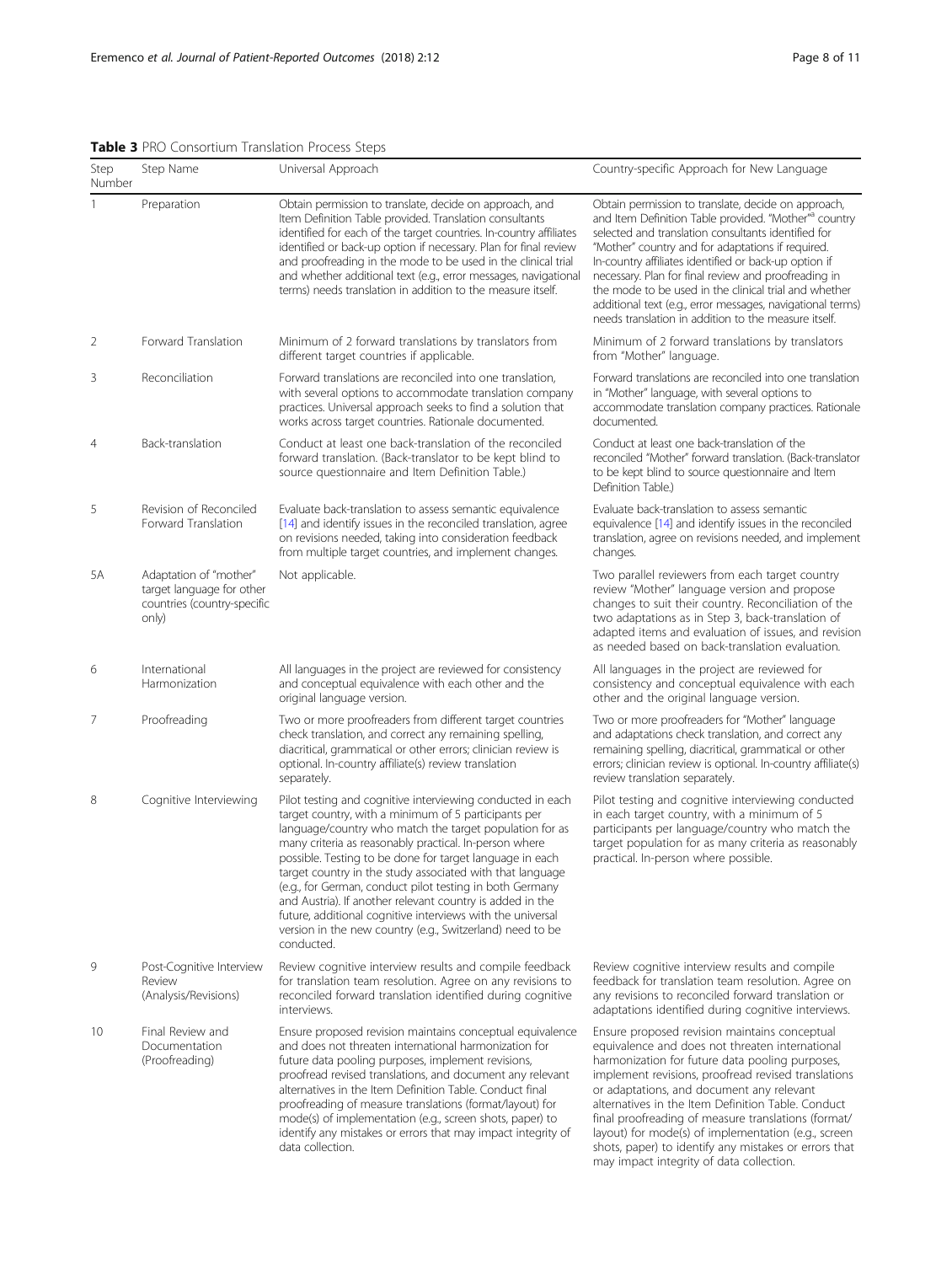| Step<br>Number | Step Name                    | Universal Approach                                                                                                                                                                                                                                                                   | Country-specific Approach for New Language                                                                                                                                      |
|----------------|------------------------------|--------------------------------------------------------------------------------------------------------------------------------------------------------------------------------------------------------------------------------------------------------------------------------------|---------------------------------------------------------------------------------------------------------------------------------------------------------------------------------|
|                | Report                       | Prepare final summary report documenting development of<br>each translation and providing description of all translation<br>and cultural adaptation decisions.                                                                                                                       | Prepare final summary report documenting<br>development of each translation or adaptation and<br>providing description of all translation and cultural<br>adaptation decisions. |
| 12             | Archiving/<br>Record-keeping | Documentation to be archived:<br>• Qualifications and experience of translation team<br>• Documentation of changes made throughout the<br>translation work and rationale for changes<br>• Translation certificates<br>• Translation report including results of cognitive interviews | Same as Universal approach.                                                                                                                                                     |

Table 3 PRO Consortium Translation Process Steps (Continued)

<sup>a</sup>ln a country-specific translation situation where many countries using that language may need to be included in a study, one of the languages referred to as the "Mother" language is chosen to undergo the initial steps of forward translation, reconciliation, and back-translation. At that point, the "Mother" language version can be adapted for use in other countries without having to start from the beginning. An example would be German, where Germany would be chosen as the "Mother" language, and used as the basis for German adaptations for Austria and Switzerland

included the constituents of the PRO Consortium but did not include input from researchers who conduct studies in multiple languages outside of a pharmaceutical sponsor context. Input from such researchers could have provided a useful viewpoint on the proposed process and considerations for improvement. Another limitation is that the PRO Consortium did not conduct any comparison studies to test different methods to provide empirical support for the decisions made about best practices. Studies comparing different translation methodologies have been conducted  $[15-17]$  $[15-17]$  $[15-17]$  $[15-17]$  $[15-17]$  and found that the different translations had similar measurement properties and resulted in reliable measures. To date, better methods to conduct LV comparison or feasibility studies still need to be developed. The PRO Consortium recommends that sponsors review the results of translations used in their clinical trials by language to further evaluate the comparability of measurement properties as an important next step in the evaluation of the translation process. As the translation of several PRO Consortium measures is currently underway, further insights into the feasibility of the process will be evaluated and the process revised if needed.

### Discussion/conclusion

Despite the fact that recommendations for a rigorous approach to translation of PRO measures have been in place for decades [[5,](#page-9-0) [7,](#page-9-0) [18](#page-10-0)–[22\]](#page-10-0), translations for clinical trials have not followed a consistent methodology and were sometimes performed by local language speakers who were not qualified translators. However, the member firm representatives within the PRO Consortium recognize that this approach can put valuable PRO data at risk of bias or increased variability that can attenuate an efficacy signal. Therefore, the PRO Consortium member firms support, and will benefit from, having a well-defined and clear process for LV of the measures emerging from the Consortium's working groups, which are intended to serve as primary or key secondary

endpoint measures in support of product label claims. The PRO Consortium translation process will play an important role in maintaining the quality of the data generated through these measures by ensuring that they are translated by qualified linguists following an established, consistent, and rigorous process that reflects best practice. The PRO Consortium's translation process meets the minimum standards recommended by a task force from the International Society of Quality of Life Research (ISOQOL) in that it documents the methods used and includes qualitative evidence (i.e., cognitive interviews) to evaluate the translation [\[23](#page-10-0)]. Regulatory agencies are showing increased concern regarding the cross-cultural suitability of PRO measures that generate data used to support clinical trial endpoints  $[3, 8, 9]$  $[3, 8, 9]$  $[3, 8, 9]$  $[3, 8, 9]$  $[3, 8, 9]$  $[3, 8, 9]$ . The FDA's PRO guidance [\[8\]](#page-9-0) includes an expectation that translation of such measures follows a recognized process and that the measurement properties are comparable across languages, and the EMA's reflection paper [[9\]](#page-9-0) states that evidence supporting cultural adaptation/ translation is expected. The PRO Consortium's translation process is intended to maintain the integrity of its FDA-qualified measures by ensuring that these regulatory standards will be met. It provides a standardized, consensus-driven approach that enhances the rigor of LV for PRO measures and advances measurement science in a multinational clinical trial environment.

#### Abbreviations

Abbreviation: Definition; COA: Clinical outcome assessment; C-Path: Critical Path Institute; ePRO: Electronic patient-reported outcome; FDA: U.S. Food and Drug Administration; ISOQOL: International Society of Quality of Life Research; ISPOR: International Society for Pharmacoeconomics and Outcomes Research; LV: Linguistic validation; PRO: Patient-reported outcome; TCA: Translation and cultural adaptation; U.S.: United States

#### Acknowledgments

The authors gratefully acknowledge the following translation companies and industry experts who provided feedback during the consensus development process: Corporate Translations, Evidera, FACITtrans, GlobaLink Translations, Health Outcomes Group, Health Research Associates, ICON, Language Scientific, Lionbridge Life Sciences, Mapi Research Trust, and Technical Language Services. The authors also gratefully acknowledge Charles Lynn for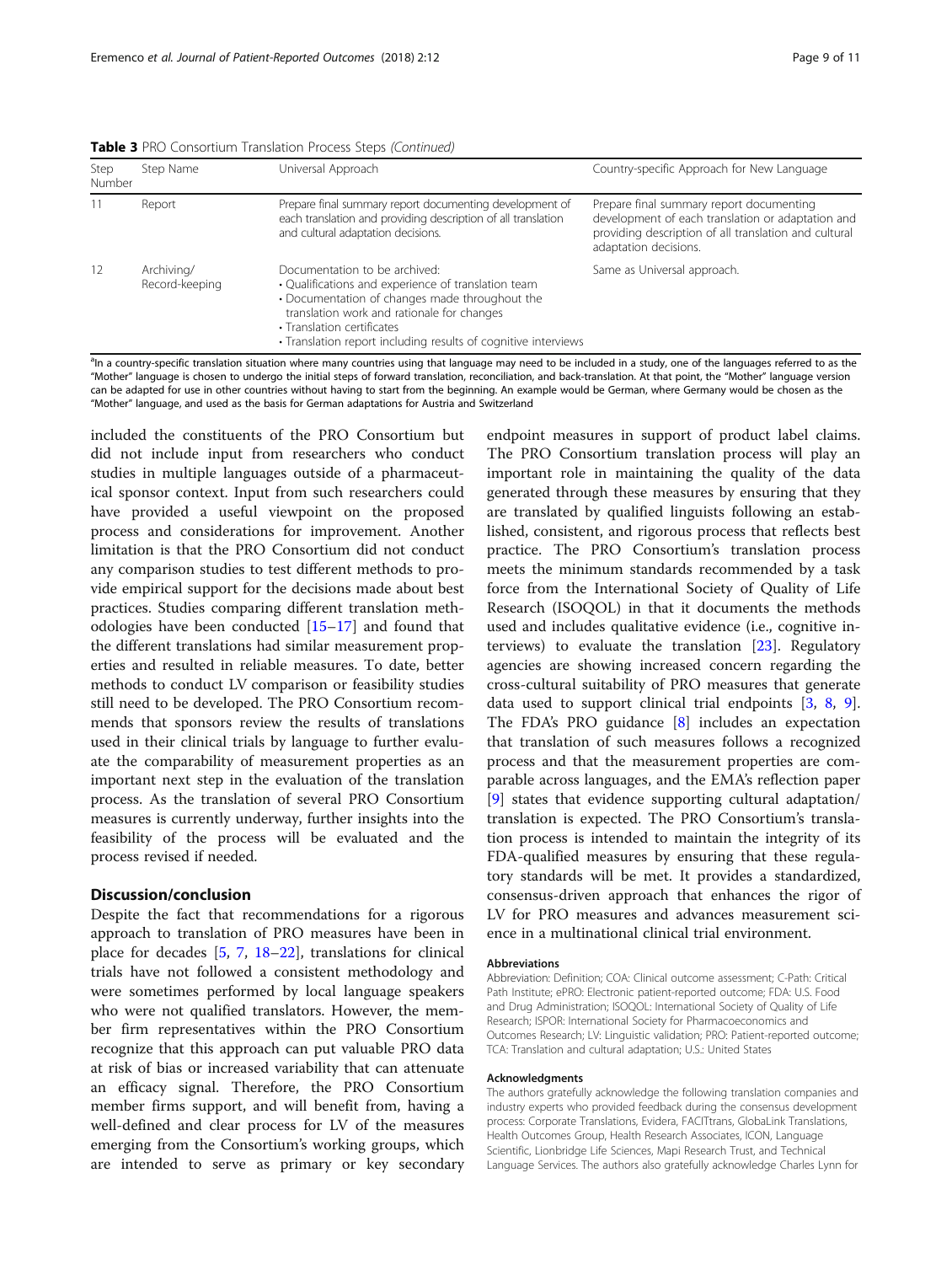<span id="page-9-0"></span>conducting the initial information gathering and managing development of the 17-step proposed process, Louise Newton (nee Humphrey) for providing consultation on the initial draft of the translation process, and Stephen Joel Coons, PhD, for his support of the work described in this manuscript and his input on the writing of the manuscript.

#### Funding

Critical Path Institute's Patient-Reported Outcome (PRO) Consortium is supported by Critical Path Public-Private Partnerships Grant Number U18 FD005320 (effective 2015–2020) from the U.S. Food and Drug Administration. Support for the PRO Consortium comes from membership fees paid by members of the PRO Consortium ([https://c-path.org/programs/pro-collaborators/\)](https://c-path.org/programs/pro-collaborators/). PRO Consortium staff were actively involved in conducting the consensus process described in this manuscript and in the writing and editing of the manuscript.

#### Availability of data and materials

Not applicable

#### Author's contributions

SE, SP, SM, and PB made substantial contributions to the conception and design of the consensus process, participated in the conduct of the consensus process, interpreted the results of the consensus process, were involved in the drafting of the manuscript, and provided final approval for publication. SE served as the LV consultant as part of the PRO Consortium team during consensus development. SM was part of the PRO Consortium team and managed the logistics of the consensus process and development of the documentation. SP and PB were members of the Process Subcommittee and participated in the adjudication of comments and decisions regarding refinement of the translation process throughout its iterations. All authors read and approved the final manuscript.

#### Authors' information

SE has over 20 years of experience in translation, cultural adaptation, and linguistic validation of PRO measures and served as co-chair of the International Society for Quality of Life (ISOQOL) Translation and Cultural Adaptation Special Interest Group from 2013 to 2017. She has also co-authored several publications on translation and linguistic validation methodology.

#### Ethics approval and consent to participate

Not applicable as this manuscript does not report or involve the use of any animal or human data or tissue.

#### Consent for publication

Not applicable

#### Competing interests

SE is an employee of the Critical Path Institute and has no competing interests.

SP is an employee and shareholder of Pfizer and has no competing interests. SM is an employee of the Critical Path Institute and has no competing interests.

PB was an employee and shareholder of GlaxoSmithKline at the time the work described in the manuscript was conducted. She is currently an employee and shareholder of Janssen and has no competing interests.

# Publisher's Note

Springer Nature remains neutral with regard to jurisdictional claims in published maps and institutional affiliations.

#### Author details

<sup>1</sup>Patient-Reported Outcome (PRO) Consortium, Critical Path Institute, 1730 East River Road, Suite 200, Tucson, AZ 85718-5893, USA. <sup>2</sup>Outcomes and Evidence, Global Health and Value, Pfizer Inc, NYC, USA. <sup>3</sup>Janssen Global Services LLC, Horsham, PA, USA.

### Received: 8 June 2017 Accepted: 20 February 2018 Published online: 27 February 2018

#### References

- 1. Coons, S. J., Kothari, S., Monz, B., & Burke, L. (2011). The patient-reported outcome (PRO) consortium: Filling measurement gaps for PRO endpoints to support labeling claims. Clinical Pharmacology and Therapeutics, 90(5), 743-748.
- 2. Hayes, R. P., Blum, S. I., Gordon, M. F., Piault, E., Burke, L. B., Slagle, A. F., & Coons, S. J. (2015). The patient-reported outcome (PRO) consortium: Lessons learned along the path to PRO instrument qualification. Therapeutic Innovation and Regulatory Science, 49(1), 132–138.
- 3. U.S. Food and Drug Administration Center for Drug Evaluation and Research (2014) Guidance for Industry and FDA Staff: Qualification Process for Drug Development Tools. [http://www.fda.gov/downloads/drugs/](http://www.fda.gov/downloads/drugs/guidancecomplianceregulatoryinformation/guidances/ucm230597.pdf) [guidancecomplianceregulatoryinformation/guidances/ucm230597.pdf.](http://www.fda.gov/downloads/drugs/guidancecomplianceregulatoryinformation/guidances/ucm230597.pdf) Accessed 1 June 2017.
- 4. Eremenco, S., Cella, D., & Arnold, B. J. (2005). A comprehensive method for the translation and cross-cultural validation of health status questionnaires. Eval Health Prof, 28, 212–232.
- Acquadro, C., Conway, K., Hareendran, A., Aaronson, N., & European Regulatory Issues and Quality of Life Assessment (ERIQA) Group. (2008). Literature review of methods to translate health-related quality of life questionnaires for use in multinational clinical trials. Value Health, 11(3), 509–5121.
- 6. Wild, D., Grove, A., Martin, M. L., Eremenco, S., McElroy, S., Verjees-Lorenz, A., & Erikson, P. (2005). Principles of good practice for the translation and cultural adaptation process for patient-reported outcomes (PRO) measures: Report of the ISPOR task force for translation and cultural adaptation. Value Health, 8(2), 94–104.
- 7. Epstein, J., Santo, R. M., & Guillemin, F. (2015). A review of guidelines for cross-cultural adaptation of questionnaires could not bring out a consensus. J Clin Epidemiol, 68, 435–441.
- 8. U.S. Food and Drug Administration Center for Drug Evaluation and Research. (2009). Guidance for industry: Patient-reported outcome measures: Use in medical product development to support labeling claims. Federal Register: December, 9, 2009 [http://www.fda.gov/downloads/Drugs/](http://www.fda.gov/downloads/Drugs/GuidanceComplianceRegulatoryInformation/Guidances/UCM193282.pdf) [GuidanceComplianceRegulatoryInformation/Guidances/UCM193282.pdf.](http://www.fda.gov/downloads/Drugs/GuidanceComplianceRegulatoryInformation/Guidances/UCM193282.pdf) Accessed 1 June 2017.
- 9. EMA. Reflection paper on the regulatory guidance for the use of healthrelated quality of life (HRQL) measures in the evaluation of medicinal products (2005). [http://www.ema.europa.eu/docs/en\\_GB/document\\_library/](http://www.ema.europa.eu/docs/en_GB/document_library/Scientific_guideline/2009/09/WC500003637.pdf) [Scientific\\_guideline/2009/09/WC500003637.pdf.](http://www.ema.europa.eu/docs/en_GB/document_library/Scientific_guideline/2009/09/WC500003637.pdf) Accessed 9 Dec 2017.
- 10. Fletcher, A. J., & Marchildon, G. P. (2014). Using the Delphi method for qualitative, participatory action research in health leadership. Int J Qual Methods, 13(1), 1–18.
- 11. Mead, D., & Moseley, L. (2001). The use of the Delphi as a research approach. Nurse Researcher, 8(4), 4–23. <https://doi.org/10.7748/nr2001.07.8.4.4.c6162>.
- 12. Koller, M., Kantzer, V., Mear, I., Zarzar, K., Martin, M., Greimel, E., Bottomley, A., Arnott, M., Kuliś, D., & on behalf of the ISOQOL TCA-SIG. (2012). The process of reconciliation: Evaluation of guidelines for translating quality-of-life questionnaires. Expert Rev Pharmacoecon Outcomes Res, 12(2), 189–197.
- 13. Wild, D., Eremenco, S., Mear, I., Martin, M. L., Houchin, C., Gawlicki, M., Hareendran, A., Wiklund, I., Chong, L. Y., Maltzahn, R., Cohen, L., & Molsen, E. (2009). Multinational trials–recommendations on the translations required, approaches to using the same language in different countries, and the approaches to support pooling the data: The ISPOR patient-reported outcomes translation and linguistic validation good research practices task force report. Value Health, 12(4), 430–440.
- 14. Herdman, M., Fox-Rushby, J., & Badia, X. (1998). A model of equivalence in the cultural adaptation of HRQoL instruments: The universalist approach. Qual Life Res, 7(4), 323–335.
- 15. Hagell, P., Hedin, P.-J., Meads, D. M., Nyberg, L., & McKenna, S. P. (2010). Effects of method of translation of patient-reported health outcome questionnaires: A randomized study of the translation of the rheumatoid arthritis quality of life (RAQoL) instrument for Sweden. Value Health, 13(4), 424–430.
- 16. Da Mota, F. D., Ciconelli, R. M., & Ferraz, M. B. (2003). Translation and cultural adaptation of quality of life questionnaires: An evaluation of methodology. J Rheumatol, 30, 379–385.
- 17. Perneger, T. V., Leplège, A., & Etter, J. F. (1999). Cross-cultural adaptation of a psychometric instrument: Two methods compared. J Clin Epidemiol, 52, 1037–1046.